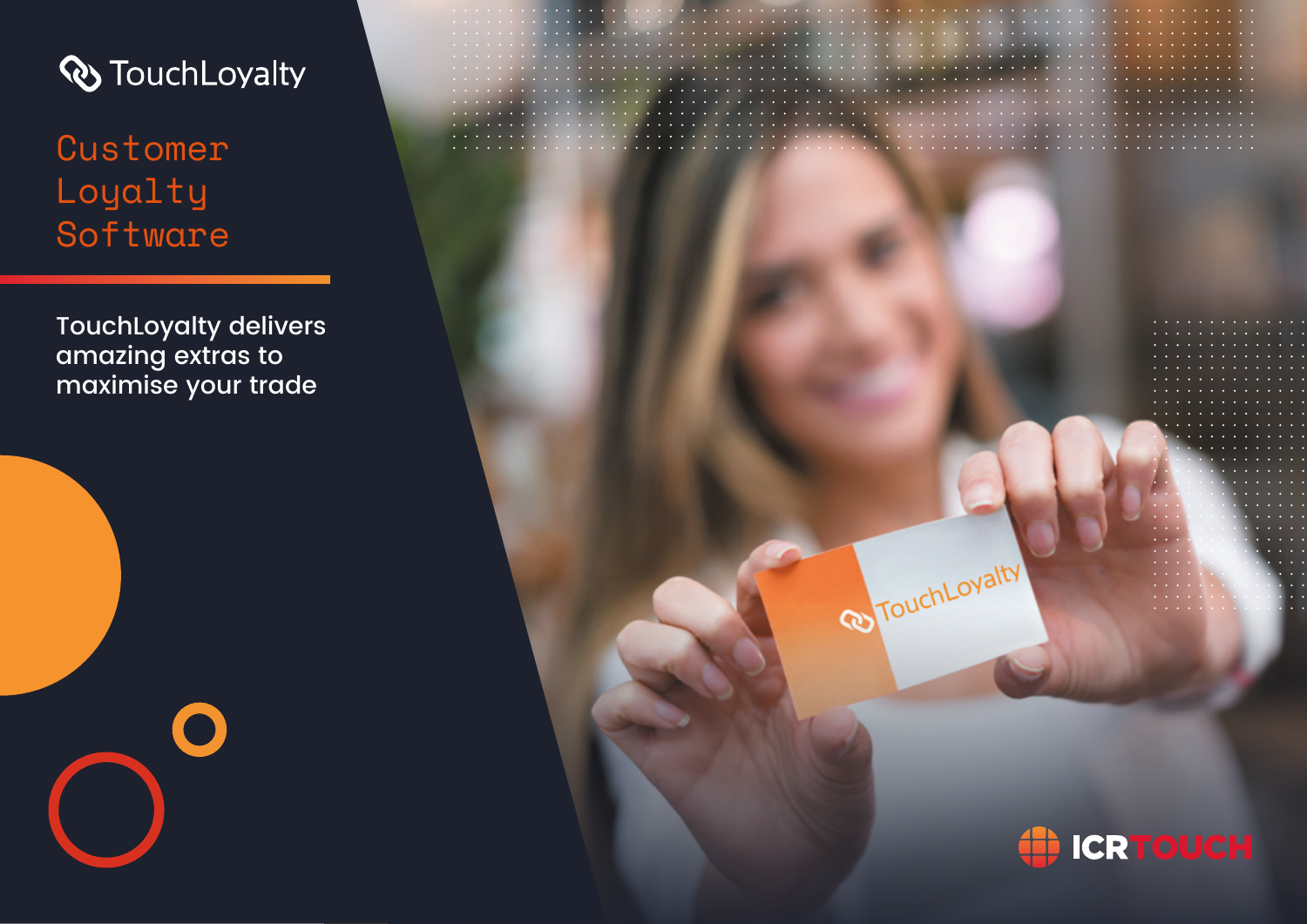# **Build customer** *Loyalty***.**

TouchLoyalty enables you to build a loyal customer base who are rewarded for returning again and again, maximising customer spend.

TouchLoyalty gives regular customers, members, VIPs or even staff an instant discount on their purchases. Elaborate points schemes can also be created that incentivise customers to make repeat purchases for deferred discount or other rewards.



# **Rewards are**  *endless***. Loyalty**  *schemes***.**

#### **Direct customer marketing.**

Customer spending habits are tracked over time, allowing you to create and schedule promotions. Offer a customer their favourite drink if they visit during a quiet Wednesday lunch, or send a promotion to be used on their birthday.

TouchLoyalty can be introduced across multiple sites. Use it to run multiple and complex loyalty schemes across every branch of your business.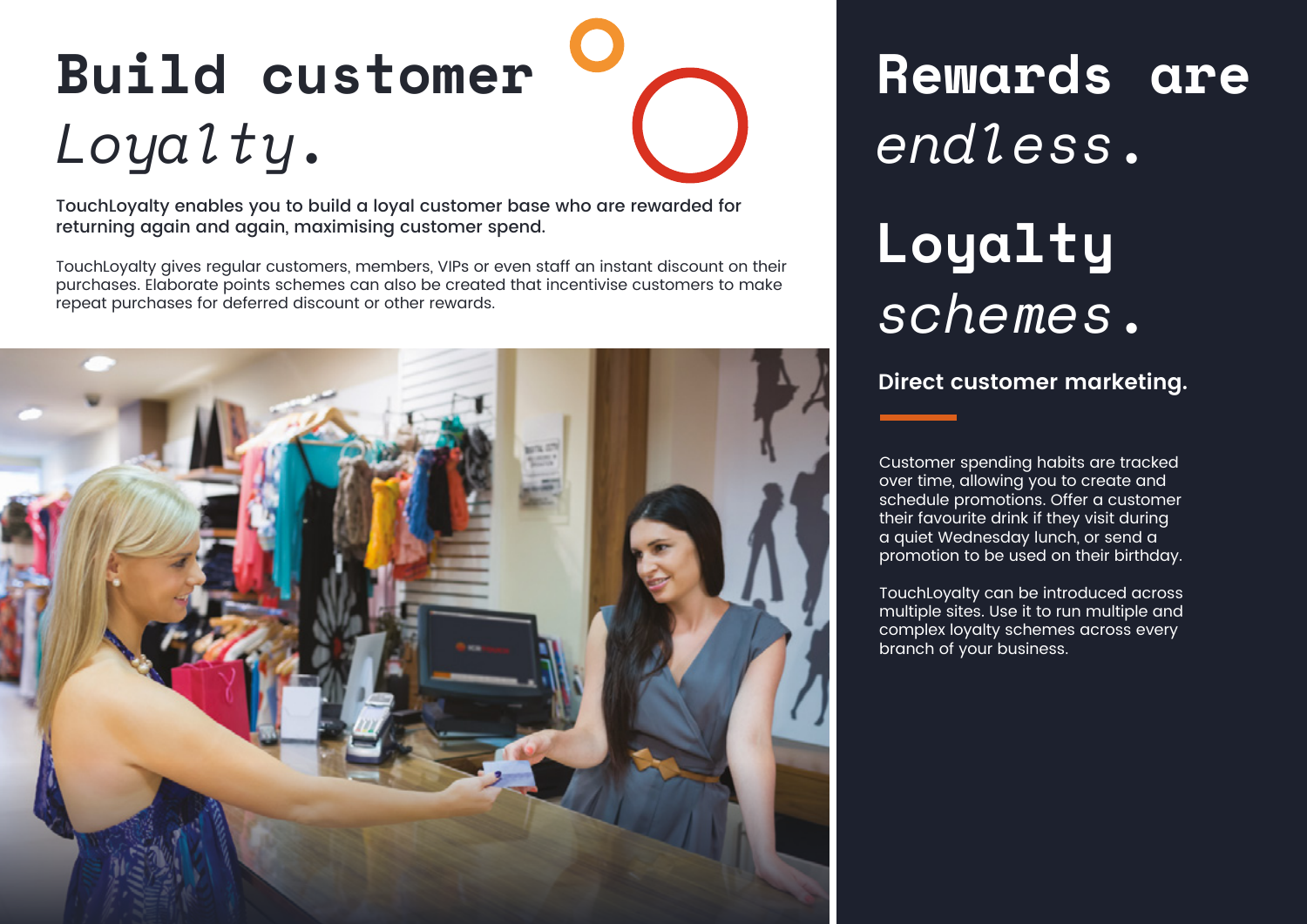#### **Reward Customers.**

Reward regular customers or use the loyalty system to encourage customers to return if they haven't been in for a while. Apply points or loyalty rewards to individual products. Offer happy hour or early bird for members. TouchLoyalty gives you the tools to interact with your customers more often.



### **Customer Analytics.**

TouchLoyalty software is the clever their spending habits allowing you to plan and roll out promotions, targeting specific stock, days or people.

### **Manage Unused Stocks.**

Encourage the purchase of unused stock with a points system for deferred discounts on selected lines.



### **Photo ID.**

The photo ID checking system allows the clerk to confirm the identity of the card holder so that no cards are stolen or shared.

### **Points System.**

Implement a points system and monitor how things are going, TouchLoyalty software clearly displays your current points liability. Use points to sell products that have been sitting on the shelves for too long. When points aren't redeemed use TouchLoyalty to encourage customers to accrue more or to use them up.



#### **Multiple Sites.**

TouchLoyalty can be installed across multiple sites and businesses or on single back office systems, enabling customers to use their loyalty cards across a chain of sites.

# **TouchLoyalty**  opens doors.

#### **Loyalty Schemes.**

TouchLoyalty software is perfect for managing members-only loyalty schemes because you can upload a picture of your customer. Display it alongside their details including information about how they use your business.

TouchLoyalty combined with a branded membership card or fob can open doors when you need them to be open and leaves them shut when you don't.